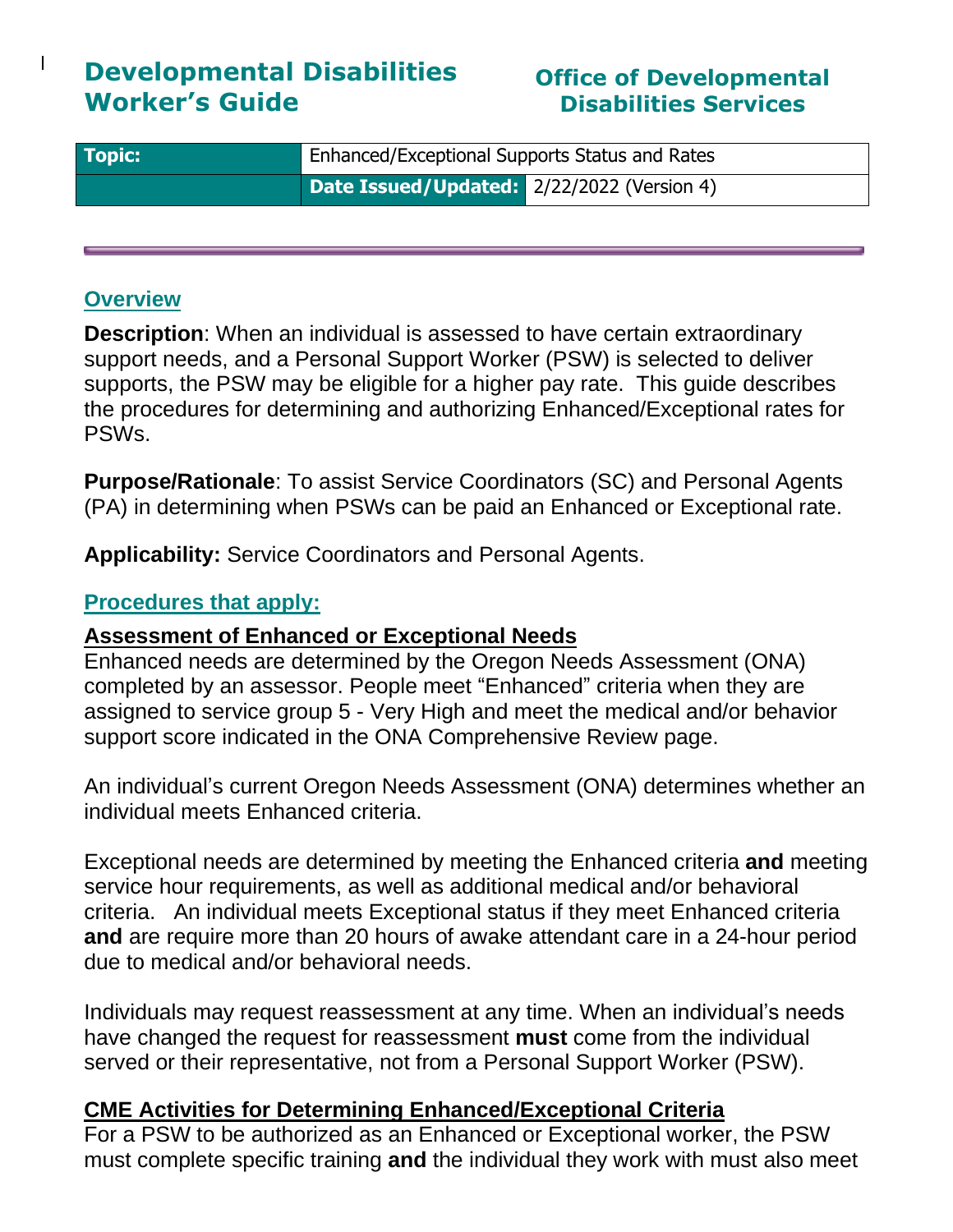Enhanced or Exceptional criteria.

The individual's status of Enhanced will be shown in eXPRS on the ONA Comprehensive Review page:

| <b>Oregon Needs Assessment</b>                                                                                           |                                 |                                                  |               |                                  |                      |
|--------------------------------------------------------------------------------------------------------------------------|---------------------------------|--------------------------------------------------|---------------|----------------------------------|----------------------|
|                                                                                                                          |                                 |                                                  |               |                                  |                      |
| <b>Comprehensive Review</b>                                                                                              |                                 |                                                  |               |                                  |                      |
| Legal Name:                                                                                                              |                                 | Date of Birth:                                   |               | Age at time of 45<br>Assessment: |                      |
| <b>Client Prime:</b>                                                                                                     |                                 | Gender:                                          |               |                                  |                      |
| <b>Assessment</b><br>ID:                                                                                                 |                                 | <b>Assessment Status: Approved</b>               |               |                                  |                      |
| Date of Face-<br>to-Face 12/15/2020<br>Observation:                                                                      |                                 | Assessment Type: Annual (Certified Assessor ONA) |               |                                  |                      |
| <b>Last Updated</b>                                                                                                      |                                 | Assessor's Name:                                 |               |                                  |                      |
| By:                                                                                                                      |                                 |                                                  |               |                                  |                      |
| Expand all Collapse all                                                                                                  |                                 |                                                  |               |                                  |                      |
|                                                                                                                          |                                 |                                                  |               |                                  |                      |
|                                                                                                                          |                                 |                                                  |               |                                  |                      |
|                                                                                                                          |                                 |                                                  |               |                                  |                      |
|                                                                                                                          |                                 |                                                  |               |                                  |                      |
|                                                                                                                          |                                 |                                                  |               |                                  |                      |
| I - Assessment and Demographic Information<br>II - Communication<br>III - ADLs and IADLs<br>IV - Behaviors<br>V - Safety |                                 |                                                  |               |                                  |                      |
|                                                                                                                          |                                 |                                                  |               |                                  |                      |
| Expand all Collapse all                                                                                                  |                                 |                                                  |               |                                  |                      |
| VI - Medical<br><b>General Support Needs</b><br>Score                                                                    | <b>Medical Support</b><br>Score | <b>Behavior Support</b><br>Score                 | Age<br>Cohort | <b>Service Group</b>             | $-1 - 1$<br>Enhanced |

## **Exceptional Criteria**

An individual will only be able to hire a PSW at the Exceptional wage if the individual is identified as Enhanced **and** they need more than 20 awake attendant care hours in a 24-hour period due to medical and/or behavioral needs**.** This means, at a minimum:

1. More than 20 attendant care hours in a 24-hour of period requiring a provider within hearing or visual distance; AND,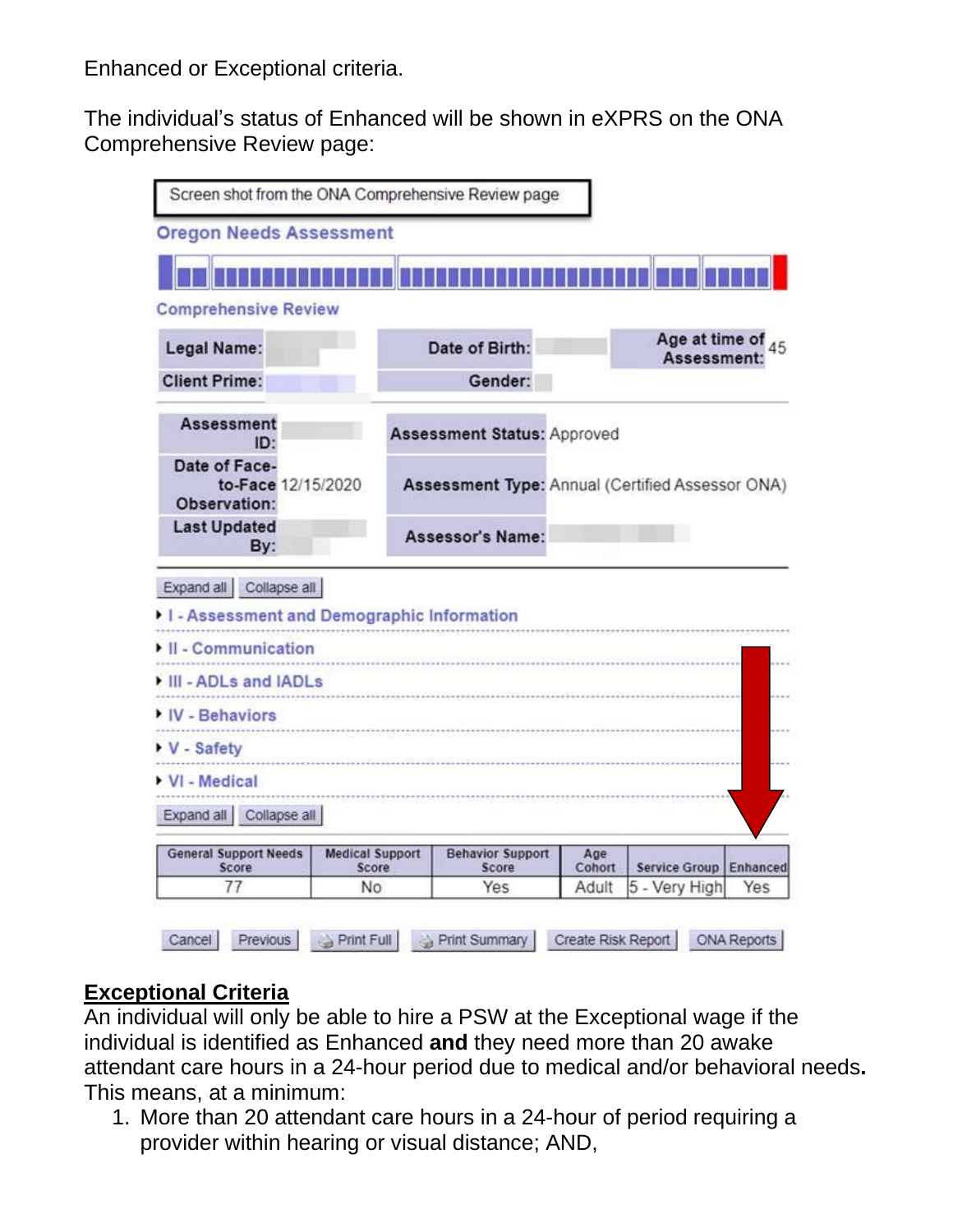- 2. The individual exhibits behaviors causing imminent risk of harm to self or others during both daytime and nighttime; OR
- 3. The individual has complex medical needs requiring immediate intervention that cannot be met with intermittent monitoring.

The CME must review existing documentation to ensure that the minimum criteria outlined in the above are met. If the criteria are met, the CME must manually adjust the PSW's rate and add a note in the individual's plan line that states "individual meets the exceptional criteria". This note will need to be added to the plan line for all individuals who meet the Exceptional criteria even if the individual has an existing Exceptional status.



#### **Notification**

The Service Agreement does not need to indicate Enhanced or Exceptional certification status. A PSW and Employer of Record (EOR) must be notified if the the individual they work with meets the eligibility criteria for hiring a PSW at an Enhanced rate. If the the individual meets the eligibility criteria for hiring a PSW at an Enhanced rate **and** the Exceptional criteria explained above, the PSW and the EOR must be notified that the PSW may be eligible for the Exceptional rate. The PSW and EOR must be provided with this notifiation within 28 days of the ONA indicating eligibility for Enhanced rate and if applicable, the Exceptional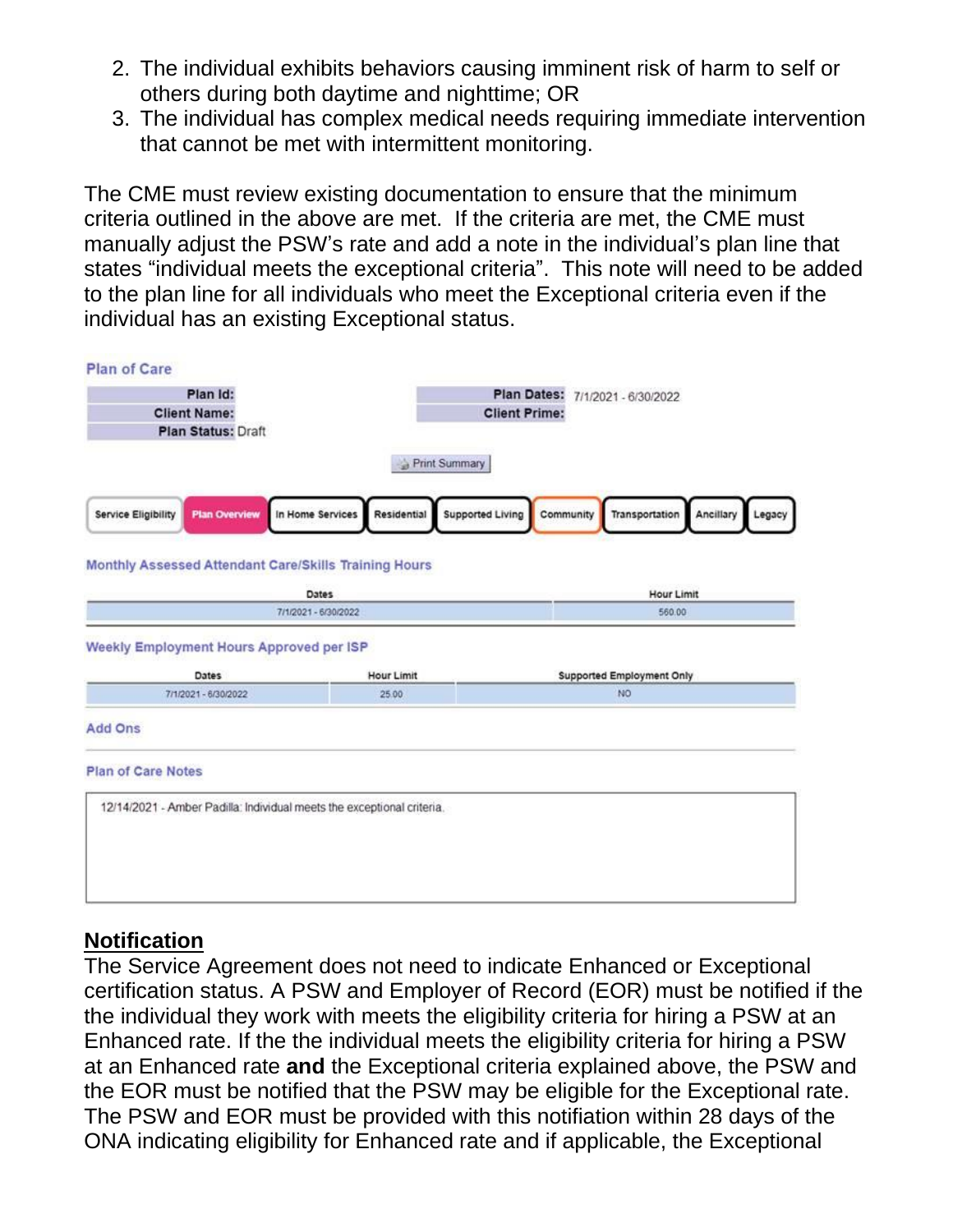criteria. The notification should be provided to the PSW and EOR with an ODDS approved notification letter.

If a new ONA and CME review determines an individual no longer meets Enhanced or Exceptional criteria, the PSW will continue to receive the applicable rate for 14 days following the determination. A PSW and EOR must be notified if an individual no longer meets Enhanced or Exceptional criteria as soon as practical following the ONA determination and CME review using an ODDS approved letter. If the determination is successfully appealed, the PSW will receive back pay for all hours worked at the applicable rate. Only the individual can appeal an Enhanced or Exceptional determination. Service agreements may need to be updated to correct PSW rates.

#### **Training and Certification**

A PSW must complete the required Enhanced or Exceptional training available through the Oregon Home Care Commission (OHCC) *[website,](http://www.oregon.gov/dhs/spd/pages/adv/hcc/index.aspx)* if they have not already done so, in order to be eligible to receive the higher rate while working with an individual who meets Enhanced or Exceptional criteria. Proof of certification must be kept on file at the authorizing CME. Certifications can be confirmed using the *[OHCC Registry](https://or-hcc.org/)* or by making a copy of the certification given to the PSW upon completion of the training program. It is the PSW's responsibility to inform the CDDP/Brokerage that they have completed the required training. PSW training completion can also be viewed in eXPRS. PSW's who have completed the Enhanced training will have an approved provider type/specialty of 89-806 and PSW's who have completed the Exceptional training will have an approved provider type/specialty of 89-807.

| Personal Support Worker, DD                                                                                  | Approved To Work | 4/1/2020     | 6/30/2020 |
|--------------------------------------------------------------------------------------------------------------|------------------|--------------|-----------|
| Personal Support Worker, DD                                                                                  | Approved To Work | 6/8/2018     | 3/31/2020 |
| Add Personal Support Worker, DD                                                                              |                  |              |           |
| 806 - DD PSW Enhanced Skills                                                                                 |                  |              |           |
|                                                                                                              |                  |              |           |
| Type                                                                                                         | <b>Status</b>    | <b>Start</b> | End       |
|                                                                                                              | Approved To Work | 3/1/2022     | 2/28/2023 |
| DD PSW Enhanced Skills used for higher rate in eXPRS<br>DD PSW Enhanced Skills used for higher rate in eXPRS | Approved To Work | 3/1/2021     | 2/28/2022 |
| Add DD PSW Enhanced Skills used for higher rate in eXPRS                                                     |                  |              |           |

### **Authorizing the Correct Rate in The Plan of Care (POC)**

If a PSW has completed the required Enhanced/Exceptional training and the individual meets Enhanced or Exceptional criteria, the PSW can be paid at the Enhanced/Exceptional rate. Rates for Enhanced/Exceptional services rendered by a PSW can be found in the [Expenditure](https://www.oregon.gov/DHS/SENIORS-DISABILITIES/DD/PROVIDERS-PARTNERS/Documents/ODDS-Expenditure-Guidelines.pdf) Guidelines.

Once the individual has been determined eligible and the PSW has completed the required training, the PSW's rate should be adjusted to the appropriate rate.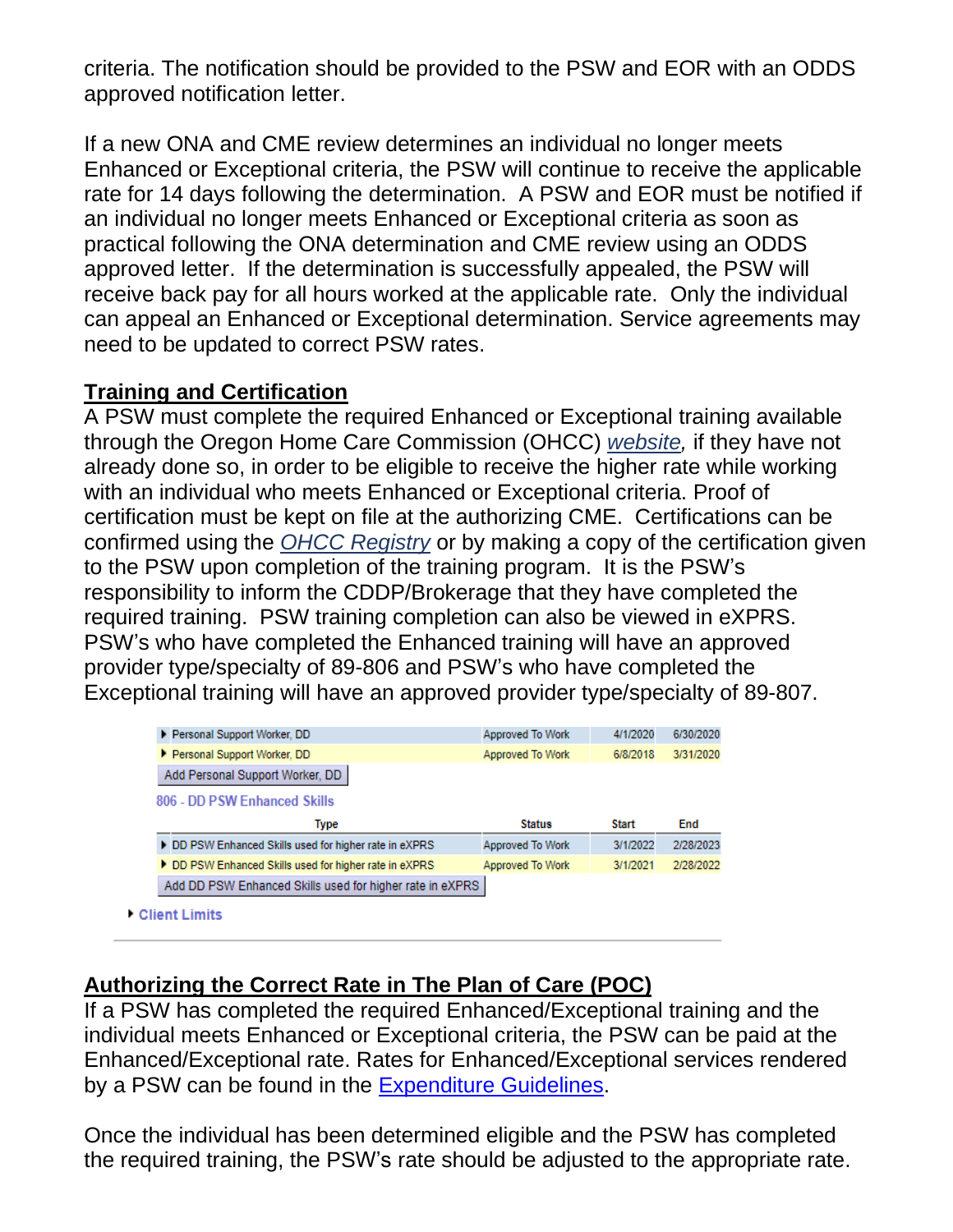The effective date is the start of the month after both criteria have been met. If it is determined that an individual is no longer eligible, the PSW's rate will be adjusted to the appropriate rate 14 days after the assessment.

**Example:** Maria has been assessed as meeting the criteria for an Enhanced rate and her PSW, Sonya, has completed the training to receive the Enhanced rate as her PSW. Sonya informs the local office on 12/5/2020 that he has been certified, and the CDDP/Brokerage acquires the certificate dated 12/1/2020. Since Maria has been assessed as having met the Enhanced criteria the CME would edit the plan line to increase to the Enhanced rate as 1/1/2021.

POC authorizations for the higher Enhanced or Exceptional rate should **only** cover the period in which an individual has a valid assessment indicating a need for Enhanced services, and if applicable the criteria for exceptional services **and** falls within the credential period of the worker's certification as an Enhanced/Exceptional worker. Credentials are good for two years.

**Example:** PSW Tim has an Exceptional certification that ends on 9/30/2020 but the plan for Larry runs from 12/1/2019 – 11/30/2020. PSW Tim's POC authorization for the Exceptional rate **must** end on 9/30/2020. It may be reauthorized once proof of renewed certification is obtained by the CME.

**Example:** Alonzo is assessed as having Exceptional needs on 4/1/2020. A new assessment is completed on 10/31/2020 and he no longer meets the criteria for Exceptional needs. The POC Exceptional rate authorization for his PSW cannot begin earlier than 4/1 and must end 14 days after the assessment was completed, on 11/14/20.

#### **Forms Required**

ODDS Provider Service Agreement 4606 [\(English,](https://sharedsystems.dhsoha.state.or.us/DHSForms/Served/se4606.pdf) [Russian,](https://sharedsystems.dhsoha.state.or.us/DHSForms/Served/sr4606.pdf) [Spanish,](https://sharedsystems.dhsoha.state.or.us/DHSForms/Served/ss4606.pdf) [Vietnamese\)](https://sharedsystems.dhsoha.state.or.us/DHSForms/Served/sv4606.pdf)

## **FAQs:**

#### **Q. How will we view individual's Enhanced eligibility from the ONA in eXPRS?**

A. There are two ways to view the Enhanced eligibility from the ONA search page: The first is filtering on the ONA search page by Enhanced: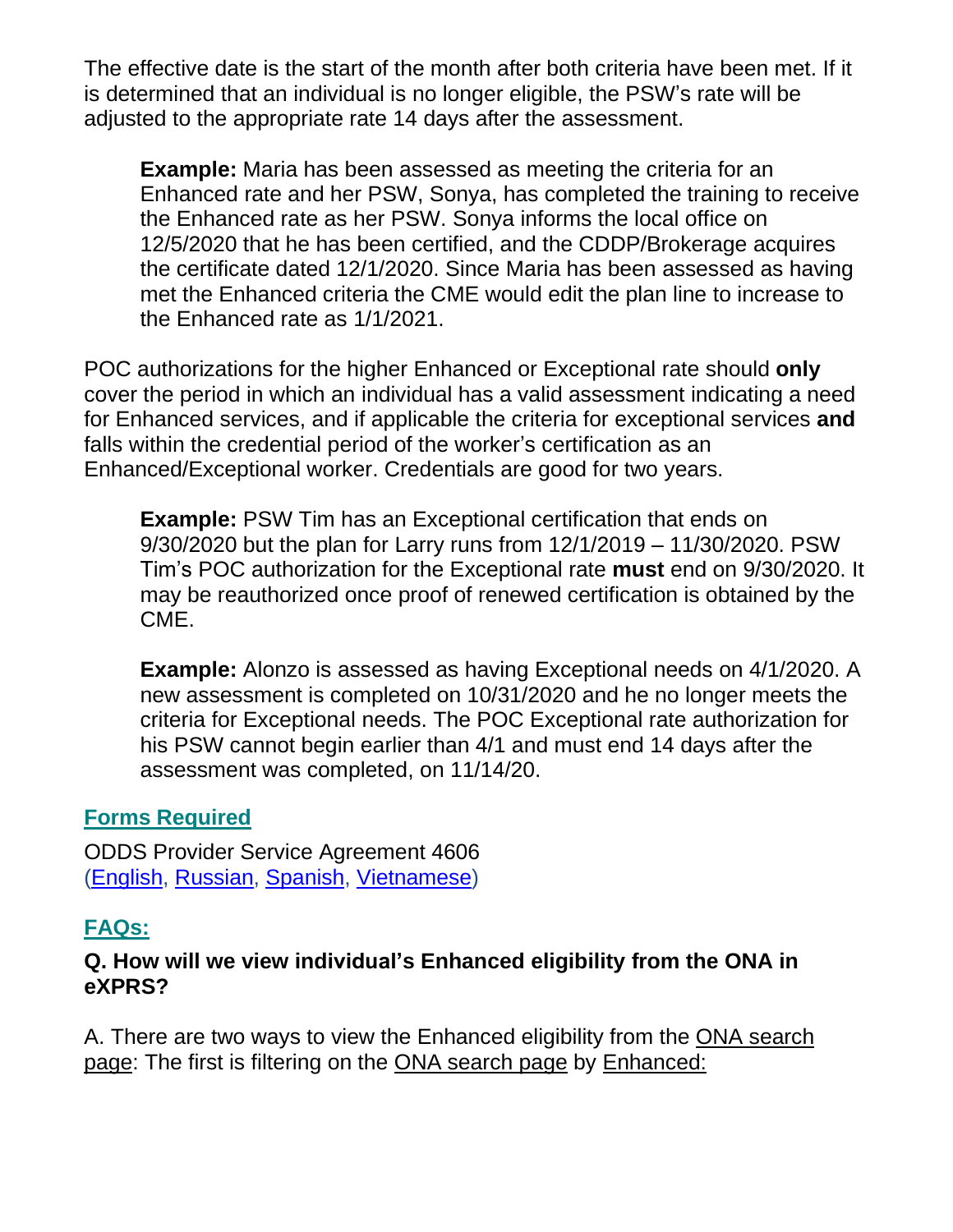#### **Find Oregon Needs Assessment**

At least one search criteria must be entered.

Oregon Needs Assessment search



Find Reset

The second is on the results of the ONA search page:

| results list. |                      |       |   |             |                      |                                                                 |                                        |                       |          |                   |                 |          |                         |
|---------------|----------------------|-------|---|-------------|----------------------|-----------------------------------------------------------------|----------------------------------------|-----------------------|----------|-------------------|-----------------|----------|-------------------------|
| ID            | $\div$ Status $\div$ | Prime | = | Client Name | $\div$ County $\div$ | Service<br>Setting                                              | ONA<br>Submit<br>$\Rightarrow$<br>Date | Expiration<br>Date    | Assessor | Service<br>Group  | Enhanced $\div$ | LOC      | <b>Risk</b><br>: Report |
|               | Approved             |       |   |             | Yamhill              | Comp In-<br>Home<br>(SE49)                                      |                                        | 12/31/2020 12/31/2021 |          | $3 -$<br>Moderate | No              | Approved |                         |
|               | Approved             |       |   |             | Linn.                | 2.4 <sub>hr</sub><br>Residential<br>(SE50)                      |                                        | 12/28/2020 12/31/2021 |          | 5 - Very<br>High  | No              | Approved |                         |
|               | Approved +           |       |   |             | Linn                 | Comp In-<br>Home<br>(SE49)                                      |                                        | 12/11/2020 12/31/2021 |          | $4 - High$        | No              | Approved |                         |
|               | Approved             |       |   |             | Linn                 | Children's<br>In-Home<br><b>Services</b><br>(SE151)             |                                        | 12/18/2020 12/31/2021 |          | Moderate          | No              | Approved |                         |
|               | Approved             |       |   |             |                      | $24$ hr<br>Columbia Residential 12/21/2020 12/31/2021<br>(SE50) |                                        |                       |          | 5 - Very<br>High  | Yes             | Approved |                         |
|               | Approved             |       |   |             | inn                  | Children's<br>In-Home                                           | 12/10/2020 12/24                       |                       |          | 5. Very           |                 | Approved |                         |

**Q. What if an individual is assessed as Exceptional but the PSW is only authorized as Enhanced? Would the PSW still receive the Enhanced rate? What if the individual is assessed as Enhanced but the PSW has an Exceptional certification?** 

A. Please refer to the table below:

|                                                  | <b>Regular PSW</b> | <b>Enhanced PSW</b>  | <b>Exceptional PSW</b>  |
|--------------------------------------------------|--------------------|----------------------|-------------------------|
| Not Enhanced or<br><b>Exceptional Individual</b> | Regular Rate       | Regular Rate         | Regular Rate            |
| Enhanced Individual                              | Regular Rate       | <b>Enhanced Rate</b> | <b>Enhanced Rate</b>    |
| <b>Exceptional Individual</b>                    | Regular Rate       | <b>Enhanced Rate</b> | <b>Exceptional Rate</b> |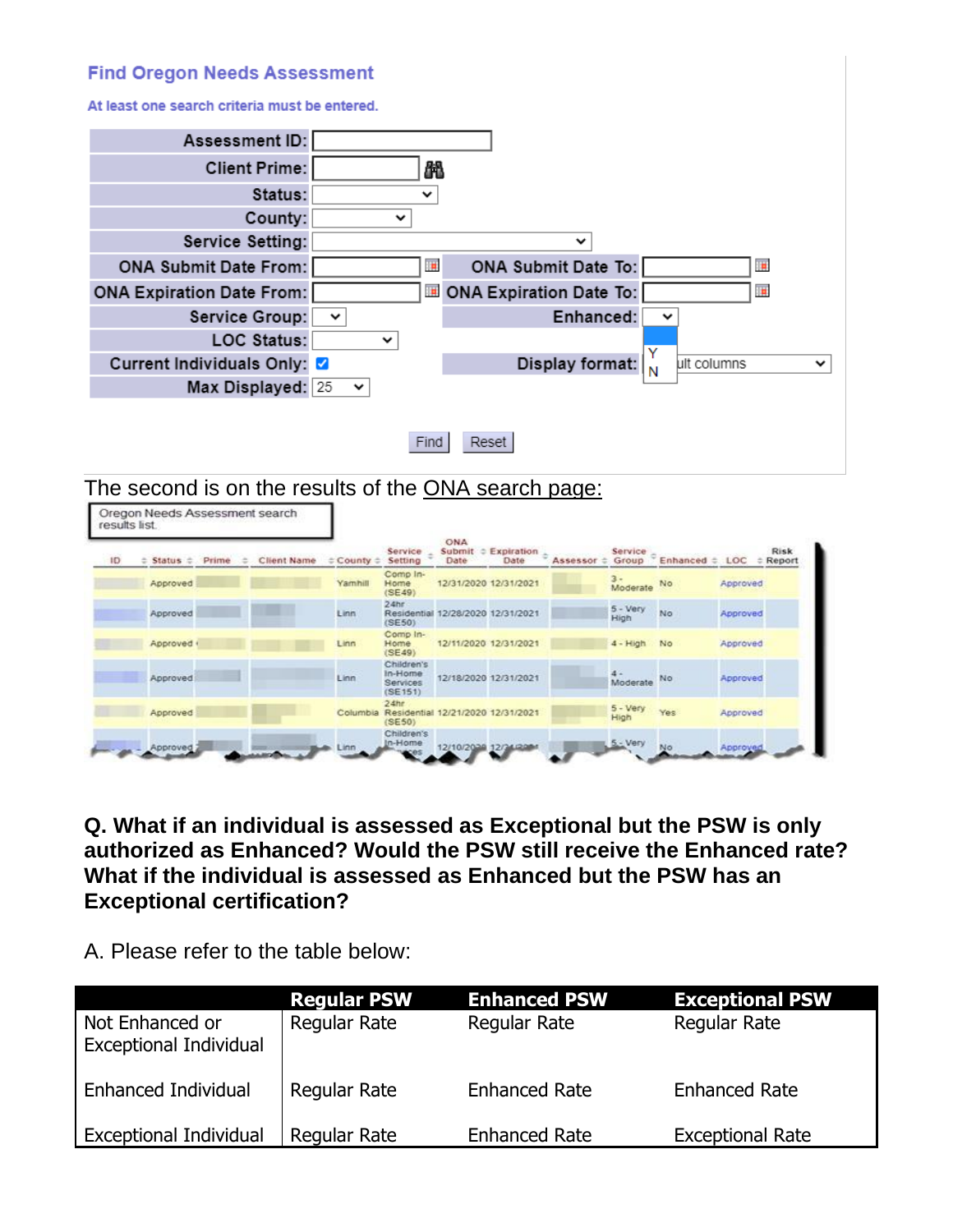#### **Q. What happens if a person is reassessed as no longer needing Enhanced or Exceptional Needs?**

A. If a person is assessed as no longer meeting the criteria for Enhanced or Exceptional the rate must continue for 14 days after the assessment is completed. After 14 days the rate is adjusted to match the new assessment. Refer to the table above to set the new rate.

### **Q. How do I access the OHCC Provider Registry?**

A. You must request permissions from OHCC at 1-877-867-0077, option 1.

### **Q. How are Enhanced or Exceptional Needs assessed for individuals in the Children's Intensive In-Home Services (CIIS) program?**

A. Personal Support Workers for individuals in the CIIS program are paid using a higher rate which assumes a higher level of need. The Meets Enhanced will result from the ONA but cannot be used to set a rate. To assist in transition to adult services, CIIS case managers will share the the individual's Enhanced or Exceptional status with Personal Support Workers who serve children who will be transitioning to adult services within the next year. This will assist them in meeting any requirements to qualifty as an Enhanced or Excpetional provider.

### **Q. Do the Enhanced and Exceptional Rates apply to PSWs serving children/youth in CIIS?**

A. No, the Enhanced and Exceptional Rates do not apply to PSWs serving children/youth in the CIIS program at this time. When children/youth age out of CIIS there is a transition process for their rate. See CIIS PSW Transition Rates [Worker Guide](http://www.dhs.state.or.us/spd/tools/dd/bpa/CIIS-PSW-Transition-Rates.pdf) for more information.

## **Definition(s):**

"Enhanced Personal Support Worker" means a personal support worker who is certified by the Home Care Commission to provide services for individuals who require advanced medical or behavioral driven services and supports as defined and assessed through a functional needs assessment tool.

"Exceptional Personal Support Worker" means a personal support worker who is certified by the Home Care Commission to provide services for individuals who require extensive medical or behavioral driven services and supports as assessed by a functional needs assessment tool and whose service needs also require staff to be awake more than 20 hours in a 24-hour period.